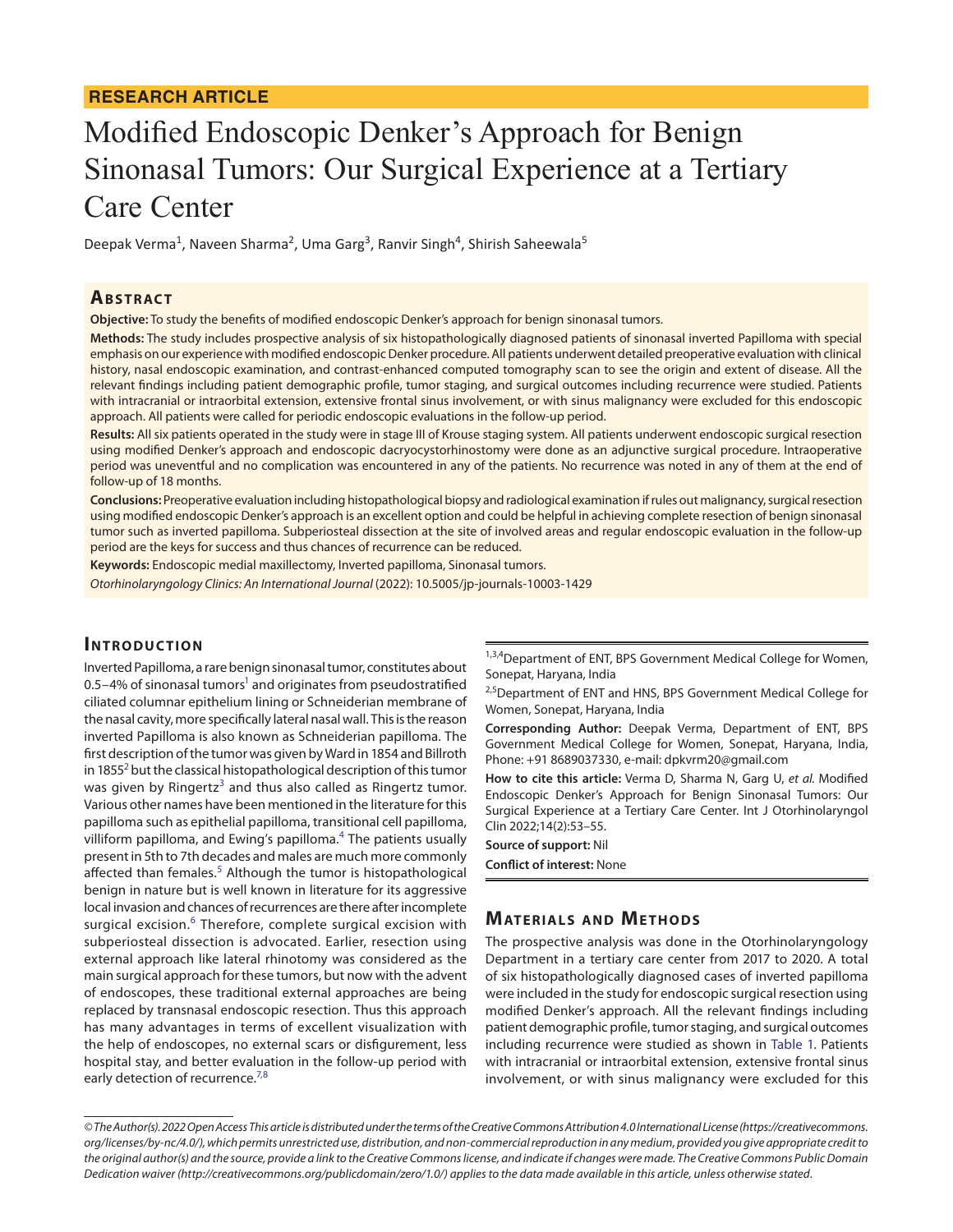| Case | Age and sex | Origin and extent                                                                           | Krouse staging | Follow-up (18 months)                                                           |
|------|-------------|---------------------------------------------------------------------------------------------|----------------|---------------------------------------------------------------------------------|
|      | 45/M        | Maxillary sinus, anterior and posterior ethmoids, frontal<br>recess/sinus                   | Ш              | No recurrence                                                                   |
|      | 48/M        | Maxillary sinus, middle turbinate, anterior and posterior<br>ethmoids, frontal recess/sinus | $\mathbf{III}$ | No recurrence                                                                   |
|      | 50/F        | Maxillary sinus, anterior and posterior ethmoids, frontal<br>recess/sinus                   | $\mathbf{III}$ | No recurrence                                                                   |
|      | 55/M        | Maxillary sinus, middle turbinate, anterior and posterior<br>ethmoids, frontal recess/sinus | Ш              | Small polyp in maxillary sinus<br>at 1 year<br>(Biopsy negative for recurrence) |
| 5    | 62/M        | Maxillary sinus, anterior and posterior ethmoids, frontal<br>recess/sinus                   | Ш              | No recurrence                                                                   |
| 6    | 54/M        | Maxillary sinus, middle turbinate, anterior and posterior<br>ethmoids, frontal recess/sinus | $\mathbf{III}$ | No recurrence                                                                   |

<span id="page-1-0"></span>**Table 1:** Summary of origin, staging of tumor, and follow-up result of all six cases

endoscopic approach. All patients were followed by periodic endoscopic evaluations. A written informed consent was obtained from all patients prior to surgery explaining the procedure, other alternatives, possible outcomes, and complications.

# **STEPS OF PROCEDURE**

All patients underwent endoscopic surgical resection under general anesthesia. After proper nasal packing with merocele to make the space for endoscopic resection, the following surgical steps were followed in all the cases:

- Pterygopalatine fossa block was given after nasal infiltration using 2% lignocaine with 1:1 Lac adrenaline concentration.
- Inferior turbinectomy was done.
- Incision was made at the pyriform aperture up to the periosteum using monopolar cautery.
- Subperiosteal flap was elevated over anterior face of maxilla up to infraorbital foramen superiorly and infratemporal fossa laterally.
- Osteotomy was done on the anterior wall of maxilla taking care of infraorbital nerve.
- Medial wall of maxilla was removed and joined with anterior osteotomy to create large window.
- Margins were saucerized, and after removal of tumor mass, subperiosteal drilling was done using diamond burr to ensure complete removal and prevent future recurrence.

# **RESULTS**

All six patients enrolled in the study underwent endoscopic surgical resection of inverted papilloma. The average age of patients was 52 years with a range of 45–62 years, with five males and one female in the group. All of them presented with unilateral nasal obstruction, blood stained nasal discharge, and decreased smell while one of them also presented with nasal mass protruding out of nasal cavity. Preoperative nasal endoscopy showed pale, polypoidal mass arising from lateral nasal wall, filling the middle meatus and extending posteriorly into nasopharynx. On the basis of preoperative contrast CT scan findings, all patients were in stage III of Krouse staging system [\(Fig. 1\)](#page-1-1). None of the patients showed skull base or orbital invasion in the group. All patients underwent endoscopic surgical resection using modified Denker's approach and endoscopic dacryocystorhinostomy was done as an



<span id="page-1-1"></span>**Fig. 1:** Coronal CT picture demonstrating soft-tissue density involving the (R) maxillary sinus and ethmoids consistent with inverted papilloma

adjunctive surgical procedure. Resection along the subperiosteal plane at the involved areas with drilling of the bone underlying the diseased mucosa and intraoperative frozen section was done to ensure complete excision so as to ensure complete tumor removal and to prevent recurrence. Intraoperative period was uneventful and no complication was encountered in any of patients. No recurrence was noted in any of them at the end of follow-up of 18 months. One of the patients developed a small polyp in the maxillary antrum at the completion of 1 year in the follow-up period [\(Fig. 2](#page-2-8)). To rule out recurrence, patient underwent polypectomy and histopathological picture was suggestive of inflammatory polyp.

#### **Dis c u s sio n**

Inverted papilloma despite being benign histopathologically is well known in literature for its aggressive local invasive and recurrence behavior after incomplete excision. The potential of harboring areas of squamous cell carcinoma has also been very well documented in literature.<sup>[6](#page-2-5)</sup> Therefore, these tumors must be treated wisely and aggressively with complete subperiosteal surgical resection makes a standard surgical procedure for these tumors. With the recent advances, the traditional external surgical approaches for the treatment of inverted papilloma via lateral rhinotomy and